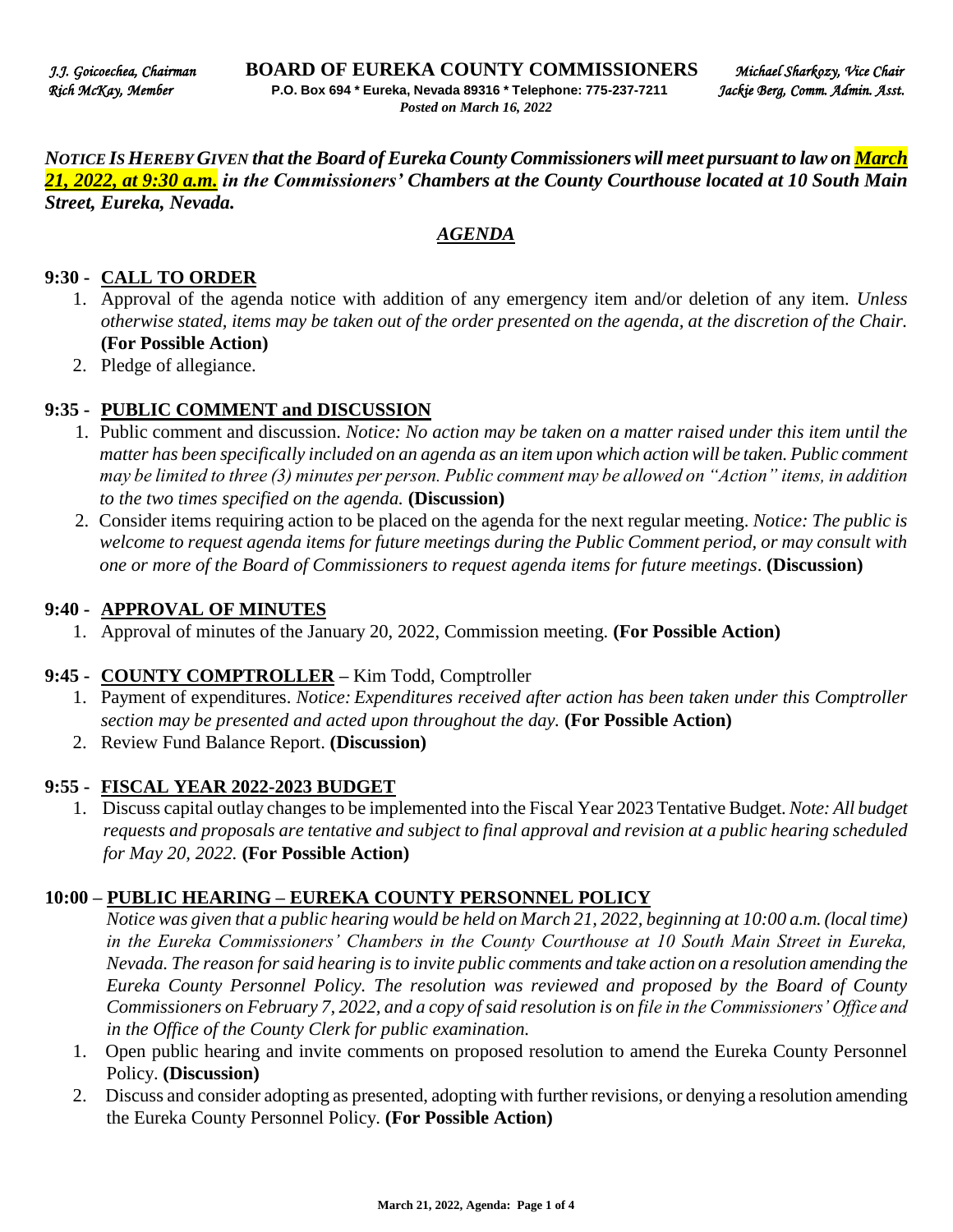## **10:10 – EUREKA COUNTY HIGH SCHOOL** – Winnona Eversgerd, School Counselor

1. Discuss, approve, or deny a contribution to the Eureka County High School annual scholarship drive for the Class of 2022, to be paid from miscellaneous grants (010-001-53010-085) in the Commissioners' budget. **(For Possible Action)** 

### **10:15 - COMMISSIONERS**

1. Discuss, approve, or deny adopting a resolution in support of the Nevada Wildfire Awareness Campaign, May-October 2022. **(For Possible Action)** 

### **10:20 – SENIOR CENTERS –** Millie Oram, Senior Center Program Director

- 1. Update report on activities at Eureka Senior Center and Fannie Komp Senior Center. **(Discussion)**
- 2. Discuss, approve, or deny a two-year Interlocal Contract (commonly known as the Medicaid Match Contract) between Eureka County through Eureka County Social Services, and the Nevada Department of Health & Human Services through the Division of Health Care Financing & Policy and the Division of Welfare & Supportive Services for the period of July 1, 2021, through June 30, 2023. **(For Possible Action)**

## **10:25 – SOGOVIAQ AQUAPONICS' LLC –** John Hogan, President/Development Director

1. Presentation and discussion regarding future plans and potential partnerships associated with the construction and operation of an Aquaponics Farm & Fish Production Facility in Eureka County. **(Discussion)** 

## **10:35 – NEVADA VANADIUM –** Ron Espell, CEO

1. Update on the Gibellini Mine Project located in southern Eureka County. **(Discussion)** 

## **10:45 – McEWEN MINING –** Todd Sylvester, General Manager

1. Review and discussion of development plan and possible action related to a lease agreement between McEwen Mining and Eureka County to develop infrastructure and place temporary housing on a County-owned parcel located in the vicinity of the Eureka Canyon Subdivision. **(For Possible Action)** 

# **10:55 – DISTRICT ATTORNEY** – Ted Beutel, District Attorney

- 1. Discuss, approve, or deny the following updated position descriptions: (a) Legal Secretary; and (b) Department Assistant. **(For Possible Action)**
- 2. Review Hiring Freeze Waiver Justifications and consider authorizing the District Attorney to fill the following positions: (a) one full-time Legal Secretary; and (b) one casual Department Assistant. **(For Possible Action)**
- 3. Discuss, approve, or deny out-of-state travel for Ashley Adams to attend the Prosecutor by Karpel training conference in St. Louis, Missouri, scheduled April 18<sup>th</sup>-21<sup>st</sup>. (For Possible Action)

# **11:05 – OLCESE WASTE SERVICES –** Rick Lake, Operations Manager

1. Quarterly update on residential and commercial waste services in Eureka County. **(Discussion)** 

# **11:10 – CLERK RECORDER –** Lisa Hoehne, Clerk Recorder

- 1. Report on polling locations, dates, and times for the 2022 Primary Election. **(Discussion)**
- 2. Consider a request to schedule an additional meeting of the Board between June 21<sup>st</sup> and June 24<sup>th</sup> in order to canvass the returns of the 2022 Primary Election. **(For Possible Action)**
- 3. Discuss, approve, or deny modification of a resolution adopted February 19, 2010, entitled "Resolution Setting the Compensation of Voting Board Officers, Counting Board Officers, and Other Employees Pursuant to NRS 293.460," to increase the hourly wage for certain election workers. **(For Possible Action)**
- 4. Discuss, approve, or deny authorizing the Clerk to utilize poll workers up to, but no more than, 29 hours per week beginning May  $31^{st}$  through June  $17^{th}$  in accordance with Personnel Policy  $3.23$ , "Casual/Temporary/Seasonal Employment." **(For Possible Action)**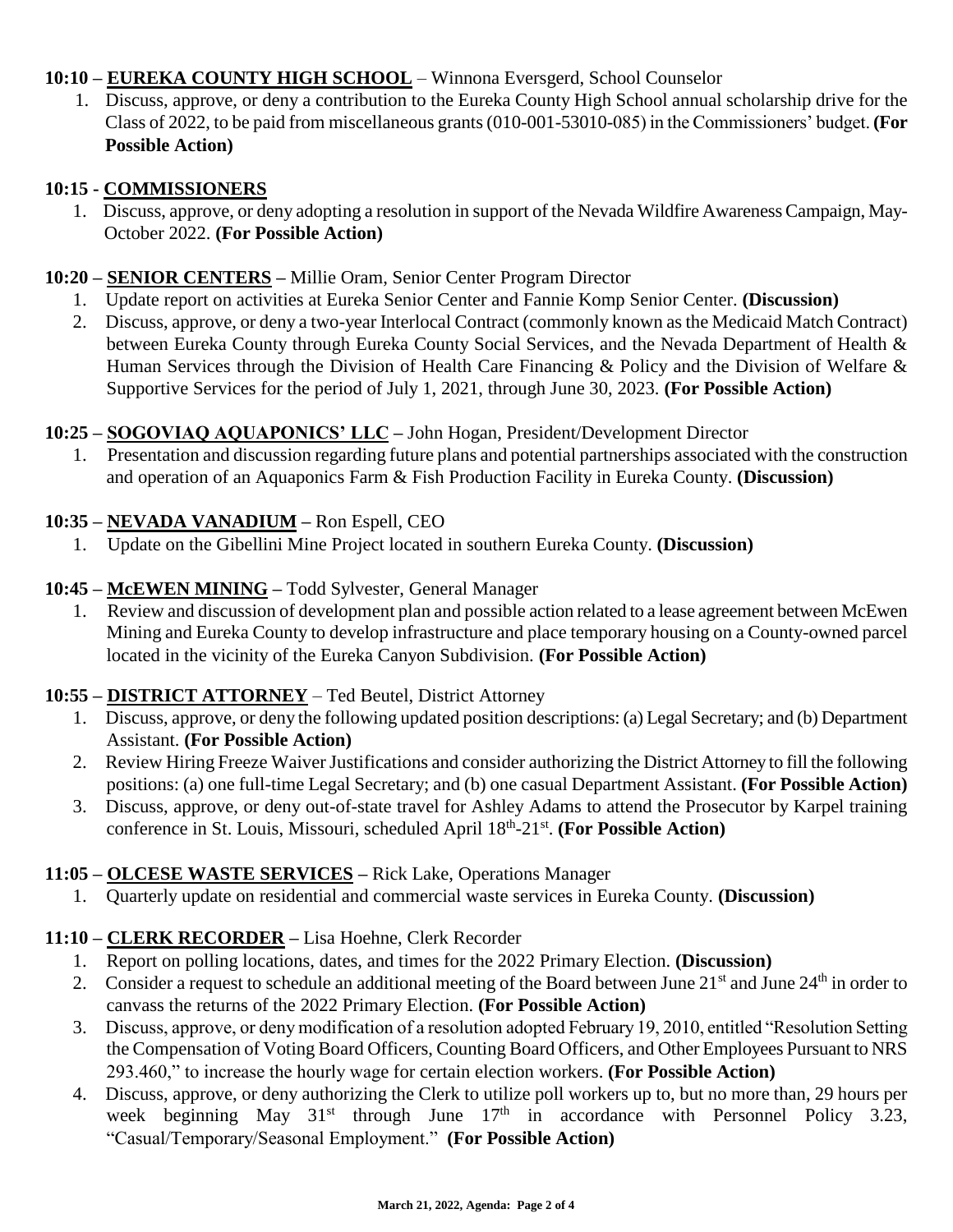## **11:10 – CLERK RECORDER** *– (continued)*

- 5. Discuss, approve, or deny amending the Election Officer (Poll Worker) and Counting Board Member position descriptions, approved on 02/07/22, by removing the requirement to be a registered voter in Eureka County. **(For Possible Action)**
- 6. If approval is granted in Clerk Agenda Item #5, ratify the Hiring Freeze Waiver Justifications for these positions, which were approved on 02/07/22. **(For Possible Action)**

## **11:20 - SHERIFF –** Jesse Watts, Sheriff

- 1. Discuss, approve, or deny the following updated job descriptions: (a) Deputy I, II, and III; and (b) Dispatcher I/II. **(For Possible Action)**
- 2. Review the following Hiring Freeze Waiver Justifications (replacing HFWJs approved 01/20/22 that required corrections) and authorize the Sheriff to fill the following two positions: (a) one Deputy I/II/III vacant as of 12/11/21; and (b) one Deputy I/II/II vacant as of 01/08/22. **(For Possible Action)**
- 3. Review new Hiring Freeze Waiver Justifications and authorize the Sheriff to fill the following two positions: (a) one Dispatcher I vacant as of 02/22/22; and (b) one Deputy I/II/III vacant as of 03/02/22. **(For Possible Action)**
- 4. Discuss, approve, or deny ratifying a contract with Washoe County Sheriff's Office, Forensic Science Division, for forensic services in Fiscal Year 2021-2022, including selection of Option A or Option B for contract Scope of Work, and determine which official is authorized to sign the contract outside of the meeting. **(For Possible Action)**

## **11:30 – SEARCH & RESCUE –** Arnold Pena, SAR Division Commander

1. Discuss, approve, or deny out-of-state travel for two (2) Search & Rescue members to attend the International Technical Rescue Symposium in Albuquerque, New Mexico, November 2<sup>nd</sup>-7<sup>th</sup>, 2022. Note: Tuition costs of *\$900.00 (\$450.00 per person) will be paid with monies budgeted for Search & Rescue (010-034-53010-078) in the Sheriff's budget; travel and lodging expenses will be self-paid by the members.* (For Possible Action)

# **11:35 - AMBULANCE & EMS –** Kenny Sanders, EMS Director

1. Update report on ambulance and emergency services. **(Discussion)** 

### **11:40 – NORTHERN NEVADA EMS CONSORTIUM –** Rusty Bahr, Member

- 1. Update on NNEMSC emergency medical services and efforts to build better EMS systems in rural Nevada. **(Discussion)**
- 2. Consider request from NNEMSC, a Nevada nonprofit organization, for a donation of \$5,000.00 in the current fiscal year, along with a request to budget a donation of \$5,000.00 in Fiscal Year 2023. **(For Possible Action)**

### **11:50 – TREASURER –** Pernecia Johnson, Treasurer

- 3. Review Treasurer's Report for February 2022. **(Discussion)**
- **11:55 - COUNTY FACILITIES –** Joyce Jeppesen, Asst. Public Works Director-Admin.
	- 1. Report on activities and projects at County managed facilities. **(Discussion)**

### **12:00 – RECESS FOR LUNCH**

### **1:00 – LOCAL EMERGENCY PLANNING COMMITTEE –** Jeb Rowley, Chair

1. Discuss, approve, or deny the Fiscal Year 2023 State Emergency Response Commission/Operational, Planning, Training, & Equipment (SERC OPTE) grant application due March 23, 2022. **(For Possible Action)**